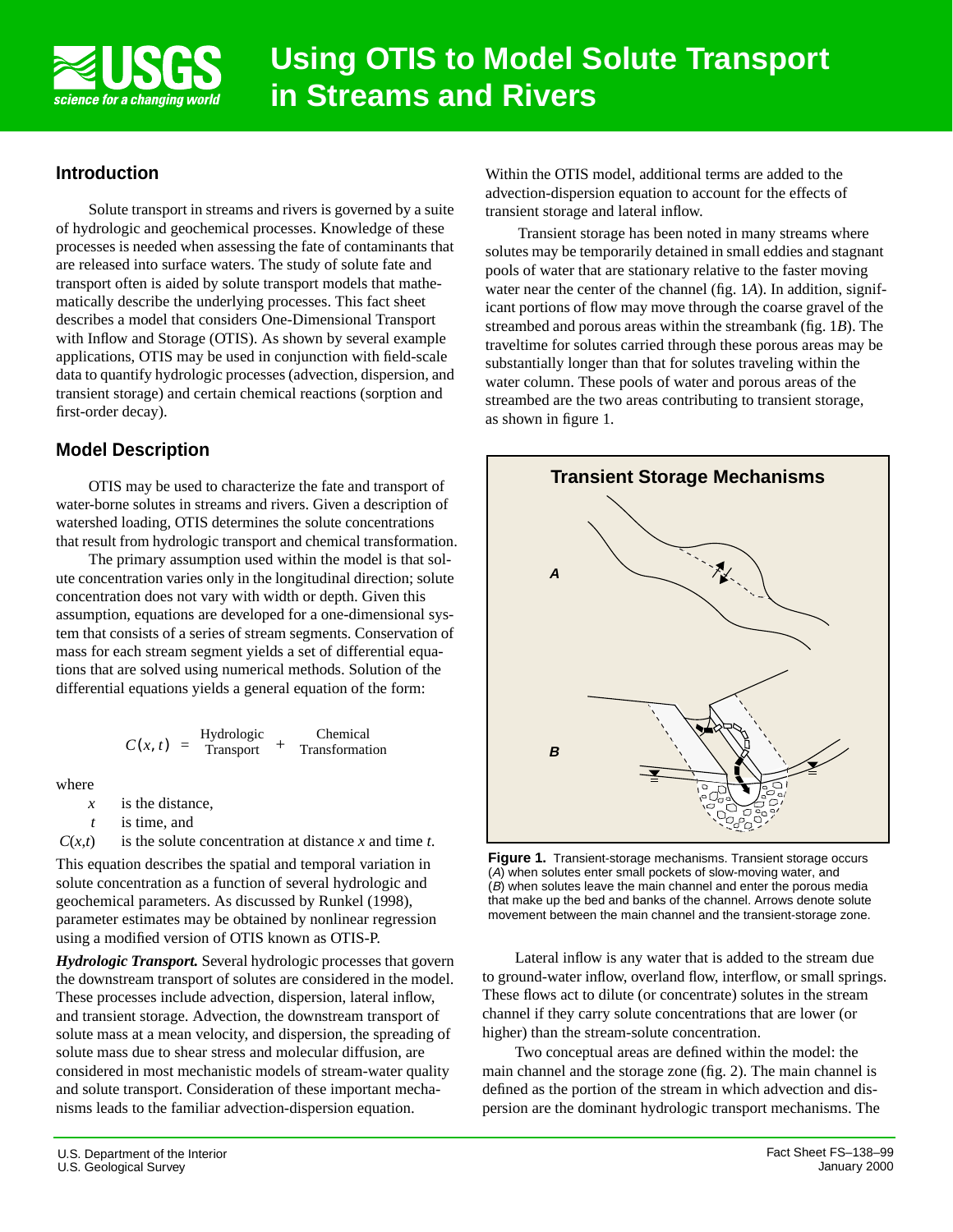storage zone is defined as the portion of the stream that contributes to transient storage; that is, stagnant pools of water and porous areas of the streambed. Water in the storage zone is considered immobile relative to water in the stream channel. The exchange of solute mass between the main channel and the storage zone is modeled as a first-order mass transfer process.



**Figure 2.** Conceptual model includes the main channel and the storage zone.

Consideration of the hydrologic processes discussed above introduces several model parameters. The main channel crosssectional area (*A*) is used with estimates of streamflow to determine the average advective velocity of transported solutes. Spreading of solute mass due to shear stress is described by the dispersion coefficient (*D*). Solute mixing due to transient storage is governed by the storage-zone cross-sectional area  $(A<sub>s</sub>)$  and the storage-zone exchange coefficient  $(\alpha)$ . Lateral inflows are characterized by the lateral inflow rate and the solute concentration associated with the lateral inflow  $(C_I)$ .

*Chemical Transformations.* The hydrologic processes described above affect the transport of all water-borne solutes. Additional processes that act to add or remove solute mass are considered for reactive solutes that undergo chemical transformation. OTIS includes two types of chemical transformations: first-order decay and kinetic sorption. Under first-order decay, removal of solute mass is proportional to solute concentration. First-order decay coefficients may be specified for the main channel  $(\lambda)$  and (or) the storage zone  $(\lambda_{\rm s})$ . Consideration of sorption within OTIS is based on a distribution coefficient approach that allows for sorption onto streambed sediments.

#### **Model Applications**

*Mixing and Traveltime*. Data from tracer-injection studies are frequently used to quantify mixing and traveltime in streams and rivers. These hydrologic characteristics are of importance to water-resource managers who are responsible for protecting

water supplies from contamination. Given data from tracerinjection studies, stream transport models may be used to estimate the timing, magnitude, and duration of a pollutant cloud that enters a stream due to an accidental spill.

In addition to providing management information, hydrologic parameters derived from tracer-injection data provide insight into the physical characteristics of streams. Values of the transient-storage parameters  $(A_s, \alpha)$ , for example, indicate the degree of mixing due to stagnant pools and flow through porous areas of the streambed. Further, model-derived estimates of traveltime indicate the relevant time scales over which chemical reactions can potentially affect solute concentrations.

In this section, we illustrate the use of OTIS to quantify hydrologic processes using tracer-injection data. Our first example uses data from Uvas Creek, a small pool-and-riffle stream in northern California. Bencala and Walters (1983) describe a continuous, constant-rate injection of chloride into Uvas Creek. Concentrations were monitored at several downstream locations, and streamflow was estimated by tracer dilution.

Application of OTIS to the Uvas Creek chloride injection requires estimates of stream cross-sectional area (*A*), transient storage  $(A_s, \alpha)$ , and dispersion  $(D)$ . Estimates of stream crosssectional area are related to traveltime as they control the timing of the chloride profile, whereas estimates of the transientstorage parameters represent instream mixing as reflected by the shape of the chloride profile. During a series of simulations, Bencala and Walters (1983) varied *A*, *As*, α, and *D* to obtain a match between observed and simulated concentrations. Final simulation results at two sampling locations are shown in figure 3.





**Figure 3.** Simulated (solid lines) and observed (symbols) chloride concentrations in Uvas Creek, California.

Estimates of *A* and *As* developed from the tracer data are consistent with the pool-and-riffle characterization of Uvas Creek reported by Bencala and Walters. The pools act to produce transient storage by temporarily detaining some of the chloride. A dimensionless measure of this storage effect is obtained by calculating the ratio of storage-zone area to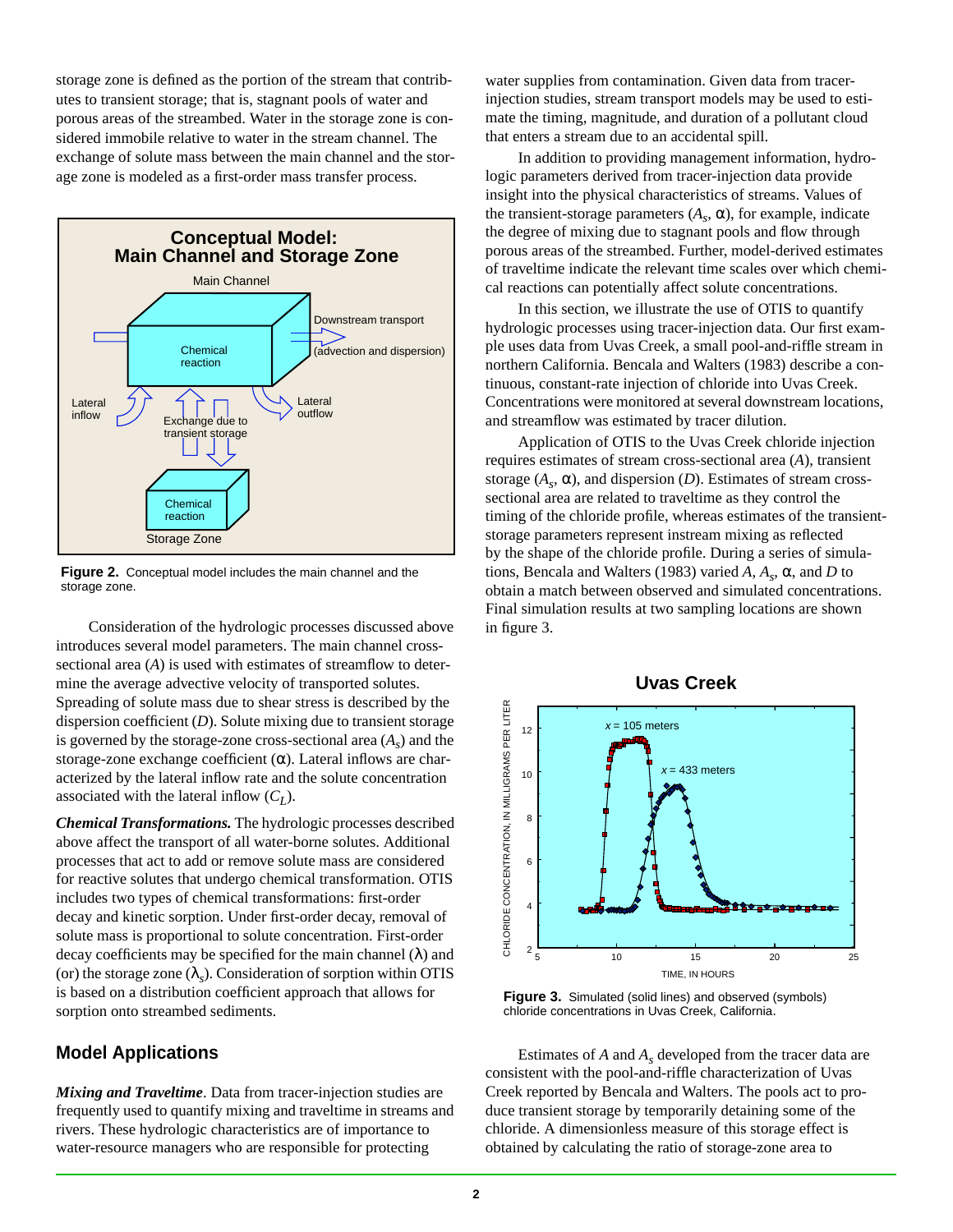main-channel cross-sectional area  $(A_s/A)$ . Values of  $A_s/A$  for various reaches of Uvas Creek range from 1.0 to 3.0. These values indicate that the pool areas are large relative to the main channel.

Analysis of Uvas Creek data relied on a trial-and-error approach wherein parameter estimates were manually adjusted to produce an acceptable match between simulated and observed tracer concentrations. In the following example, parameter estimates are obtained by nonlinear regression using OTIS-P. Laenen and Risley (1997) describe several studies in Oregon streams where rhodamine WT was used to determine traveltime. In July 1992, a slug of rhodamine was added to the Clackamas River at river mile 13.3 (RM 13.3). Water samples were collected at river miles 11.0, 9.5, and 8.0. Because rhodamine was introduced as a slug (as opposed to a continuous injection), data at the first sampling location (RM 11.0) are used to define the upstream boundary condition (fig. 4). Given the boundary condition, the traveltimes (as given by *A*) and mixing characteristics (as given by  $A_s$ ,  $\alpha$ , and *D*) for the two reaches ending at river miles 9.5 and 8.0 may be determined.



concentrations (symbols), simulated concentrations based on initial parameter estimates (dashed lines), and simulated concentrations based on final parameter estimates (solid lines) for the Clackamas River, Oregon.

Use of OTIS-P requires a set of initial estimates for the parameters of interest. Here we set *A* and *D* for both reaches equal to 50 square meters  $(m^2)$  and 10 m<sup>2</sup>/s, respectively. The exchange coefficient,  $\alpha$ , is initially set to 0.0 such that transient storage is not considered. Preliminary OTIS results based on these initial parameter estimates are shown as dashed lines in figure 4. These preliminary profiles indicate that our initial estimates of stream cross-sectional area are too large; the simulated traveltime is overestimated at both RM 9.5 and RM 8.0. In addition, the symmetric simulation profile at RM 8.0 is in contrast to the asymmetry of the observed data. This observation indicates that transient storage may be an important mixing mechanism. Both of these discrepancies may be addressed by developing

parameter estimates using OTIS-P. As expected, application of OTIS-P results in an improved simulation (solid lines, fig. 4) and a revised set of parameter estimates ( $A = 30.4$ , 48.1 m<sup>2</sup>;  $A_s = 7.0$ , 14.4 m<sup>2</sup>; *D* = 2.0, 0.4 m<sup>2</sup>/s;  $\alpha$  = 2.0 × 10<sup>-4</sup>, 1.7 × 10<sup>-4</sup>/s).

*Nutrient Uptake.* The examples above illustrate the use of OTIS to quantify hydrologic processes. In this example, we show how OTIS may be used to identify chemical reactions. McKnight and Duff (1995) describe an experimental addition of chloride, phosphate, and nitrate into Green Creek, a glacial meltwater stream in Antarctica. The objective of the study was to quantify stream hydrology and to study nutrient uptake by algal mats that cover the bed of Green Creek. As in the previous examples, a conservative tracer (chloride) is used to define the hydrologic system. Hydrologic parameters based on the analysis of chloride transport then are used to evaluate the conservative transport of nitrate and phosphate. A conservative simulation of nitrate is shown as a dashed line in figure 5. As shown in the figure, observed nitrate concentrations are significantly lower than simulated concentrations, based on conservative transport. This discrepancy indicates that nitrate concentrations are attenuated by geochemical processes.

Under the assumption that nutrient uptake is a first-order process, the first-order decay coefficients  $(\lambda, \lambda_s)$  in OTIS are used to quantify the loss of nitrate. Given the hydrologic characterization, OTIS-P is used to estimate uptake in the main channel  $(\lambda)$  and in the storage zone  $(\lambda_s)$ . Reach-specific estimates of  $\lambda$  range from  $4 \times 10^{-5}$  to  $4 \times 10^{-4}$ ; estimates of  $\lambda_s$  range from  $3 \times 10^{-6}$  to  $2 \times 10^{-3}$ . Simulation results based on these parameters are shown as a solid line in figure 5. Additional mass-balance calculations based on  $\lambda$  and  $\lambda$ <sub>s</sub> indicate that 84 to 93 percent of the nitrate loss occurs in the main channel where algal uptake is the likely mechanism of nitrate loss. The remaining loss occurs in the storage zone where possible mechanisms include microbial uptake and nitrate reduction. In contrast, similar analyses indicate that phosphate loss occurs only in the main channel ( $\lambda_s = 0$ ). OTIS thus provides a framework for determining the magnitude and location of processes controlling nutrient concentrations in Green Creek.



**Figure 5.** Observed (symbols) and simulated nitrate concentrations in Green Creek, Antarctica, 226 meters from the injection point. Simulation results are shown for conservative transport  $(\lambda = \lambda_s = 0;$  dashed line) and first-order loss  $(\lambda, \lambda_s > 0;$  solid line).